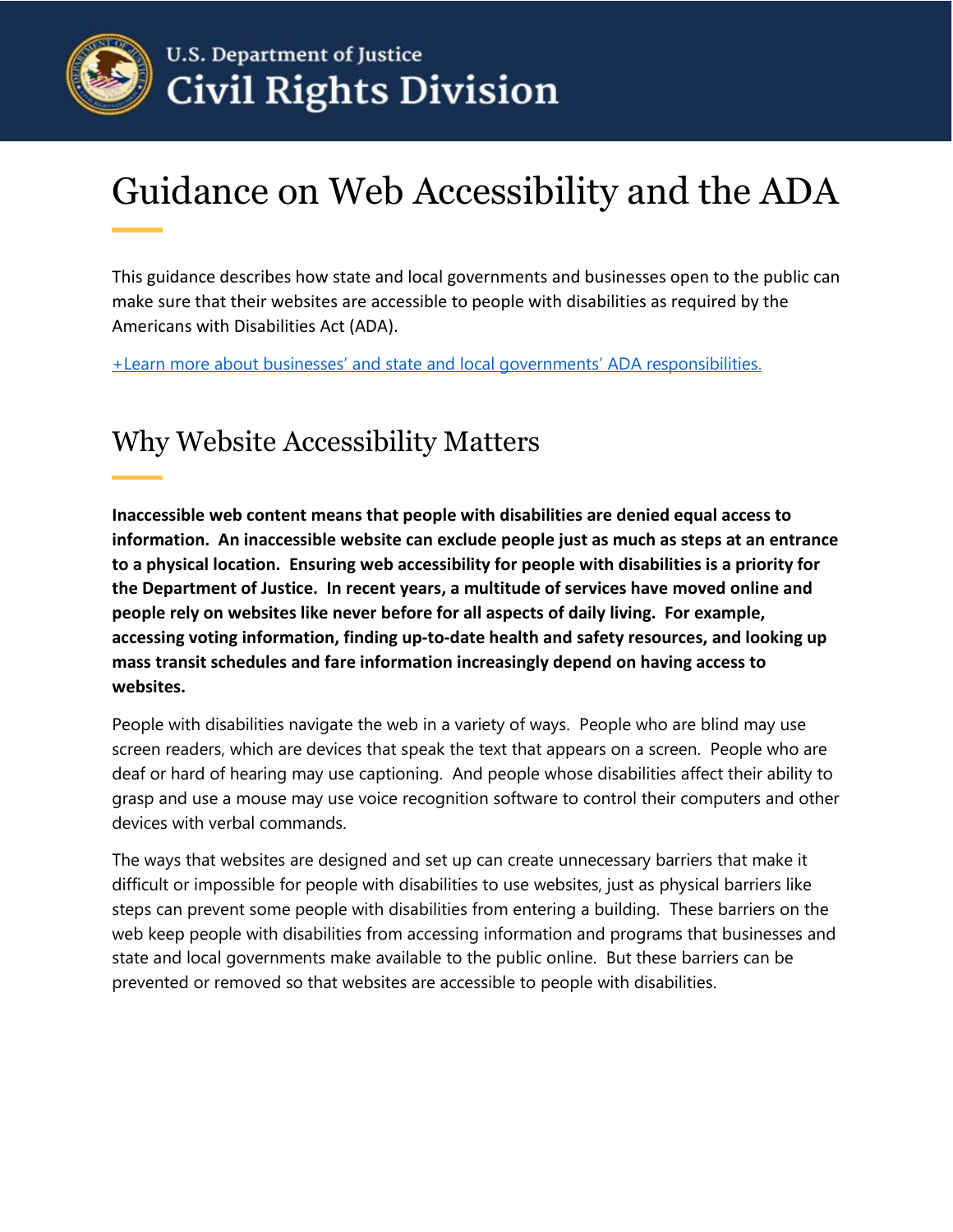

# Examples of Website Accessibility Barriers

- **Poor color contrast.** People with limited vision or color blindness cannot read text if there is not enough contrast between the text and background (for example, light gray text on a light-colored background).
- **Use of color alone to give information.** People who are color-blind may not have access to information when that information is conveyed using only color cues because they cannot distinguish certain colors from others. Also, screen readers do not tell the user the color of text on a screen, so a person who is blind would not be able to know that color is meant to convey certain information (for example, using red text alone to show which fields are required on a form).
- **Lack of text alternatives ("alt text") on images.** People who are blind will not be able to understand the content and purpose of images, such as pictures, illustrations, and charts, when no text alternative is provided. Text alternatives convey the purpose of an image, including pictures, illustrations, charts, etc.
- **No captions on videos.** People with hearing disabilities may not be able to understand information communicated in a video if the video does not have captions.
- **Inaccessible online forms.** People with disabilities may not be able to fill out, understand, and accurately submit forms without things like:
	- $\circ$  Labels that screen readers can convey to their users (such as text that reads "credit card number" where that number should be entered);
	- o Clear instructions; and
	- o Error indicators (such as alerts telling the user a form field is missing or incorrect).
- **Mouse-only navigation (lack of keyboard navigation).** People with disabilities who cannot use a mouse or trackpad will not be able to access web content if they cannot navigate a website using a keyboard.

# When the ADA Requires Web Content to be Accessible

**The Americans with Disabilities Act applies to state and local governments (Title II) and businesses that are open to the public (Title III).**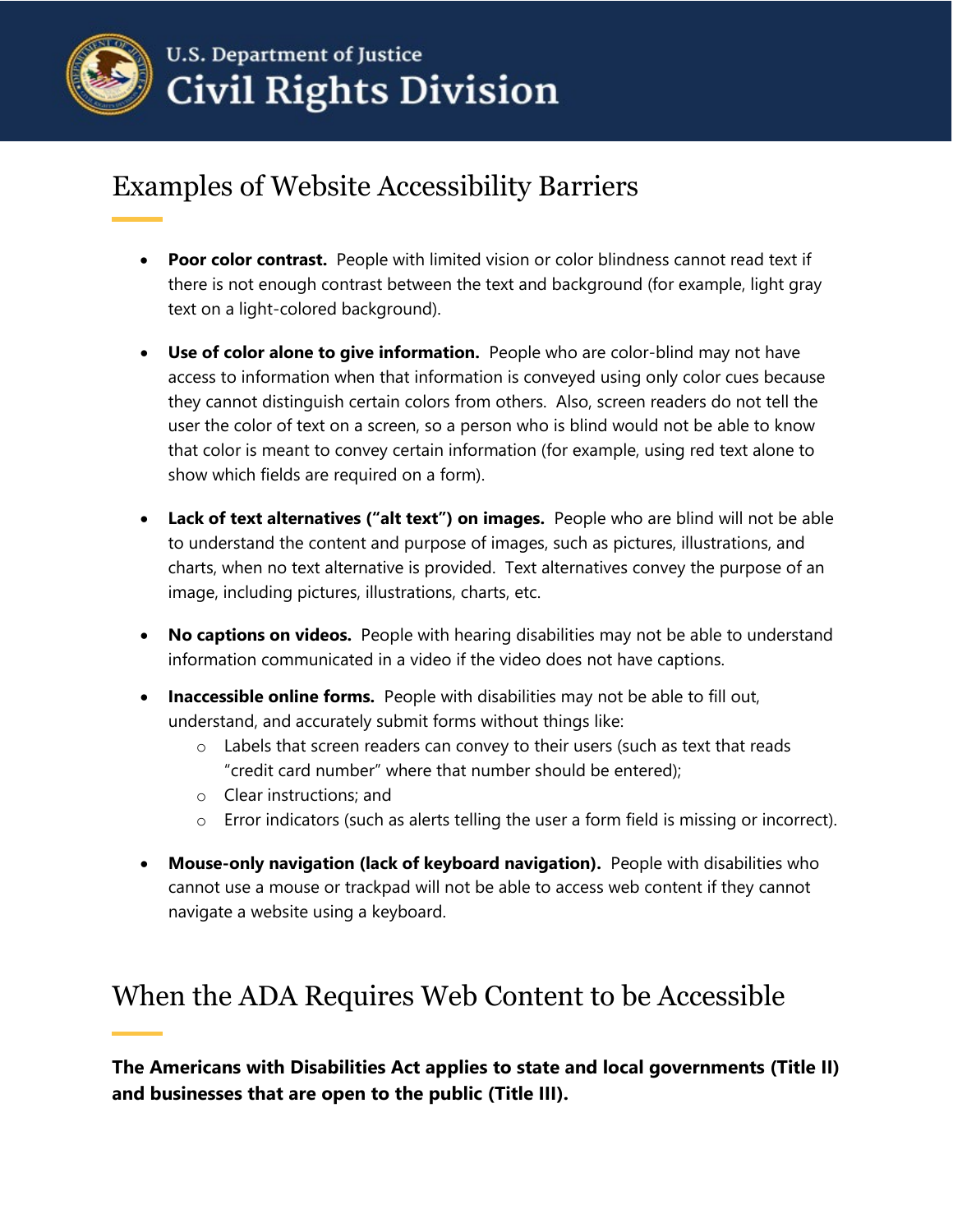

# **U.S. Department of Justice Civil Rights Division**

### **State and local governments (Title II)**

Title II of the ADA prohibits discrimination against people with disabilities in all services, programs, and activities of state and local governments. State and local governments must take steps to ensure that their communications with people with disabilities are as effective as their communications with others. Many state and local government services, programs, and activities are now being offered on the web. These include, for example, things like:

- Applying for an absentee ballot;
- Paying tickets or fees;
- Filing a police report;
- Attending a virtual town meeting;
- Filing tax documents;
- Registering for school or school programs; and
- Applying for state benefits programs.

A website with inaccessible features can limit the ability of people with disabilities to access a public entity's programs, services and activities available through that website—for example, online registration for classes at a community college.

### **For these reasons, the Department has consistently taken the position that the ADA's requirements apply to all the services, programs, or activities of state and local governments, including those offered on the web.**

### **Businesses that are open to the public (Title III)**

Title III prohibits discrimination against people with disabilities by businesses open to the public (also referred to as "public accommodations" under the ADA). The ADA requires that businesses open to the public provide full and equal enjoyment of their goods, services, facilities, privileges, advantages, or accommodations to people with disabilities. Businesses open to the public must take steps to provide appropriate communication aids and services (often called "auxiliary aids and services") where necessary to make sure they effectively communicate with individuals with disabilities. For example, communication aids and services can include interpreters, notetakers, captions, or assistive listening devices. Examples of businesses open to the public:

- Retail stores and other sales or retail establishments;
- Banks;
- Hotels, inns, and motels;
- Hospitals and medical offices;
- Food and drink establishments; and
- Auditoriums, theaters, and sports arenas.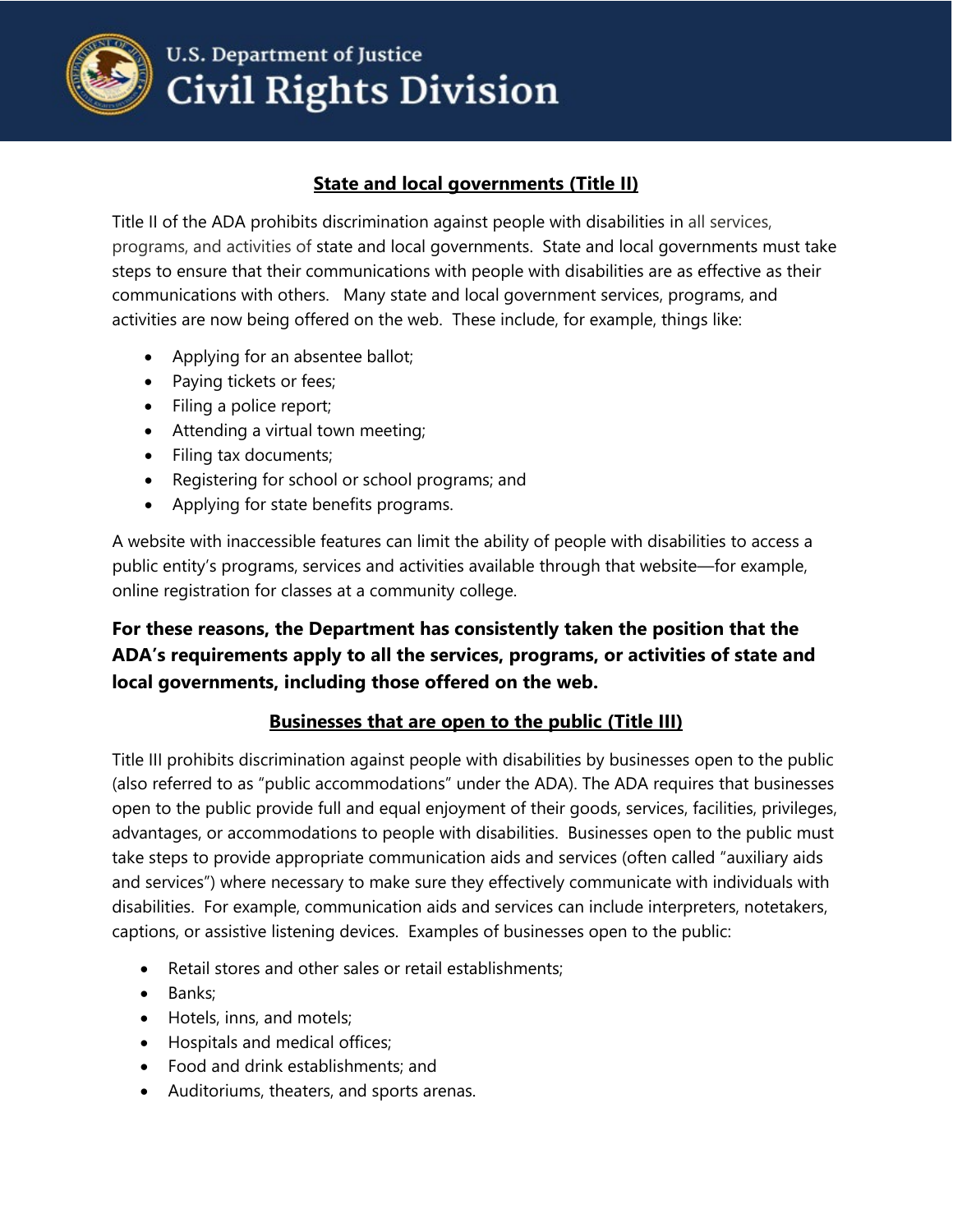

 $\overline{a}$ 

A website with inaccessible features can limit the ability of people with disabilities to access a public accommodation's goods, services, and privileges available through that website—for example, a veterans' service organization event registration form.

**For these reasons, the Department has consistently taken the position that the ADA's requirements apply to all the goods, services, privileges, or activities offered by public accommodations, including those offered on the web.**

## How to Make Web Content Accessible to People with **Disabilities**

**Businesses and state and local governments have flexibility in how they comply with the ADA's general requirements of nondiscrimination and effective communication. But they must comply with the ADA's requirements.** 

The Department of Justice does not have a regulation setting out detailed standards , but the Department's longstanding interpretation of the general nondiscrimination and effective communication provisions applies to web accessibility.<sup>[1](#page-3-0)</sup>

Businesses and state and local governments can currently choose how they will ensure that the programs, services, and goods they provide online are accessible to people with disabilities.

Existing technical standards provide helpful guidance concerning how to ensure accessibility of website features. These include the [Web Content Accessibility Guidelines \(WCAG\)](https://www.w3.org/WAI/standards-guidelines/wcag/) and the [Section 508 Standards](https://www.access-board.gov/ict/), which the federal government uses for its own websites. [Check out the](#page-6-0)  [resources section for more references.](#page-6-0)

**Even though businesses and state and local governments have flexibility in how they comply with the ADA's general requirements of nondiscrimation and effective communication, they still must ensure that the programs, services, and goods that they provide to the public—including those provided online—are accessible to people with disabilities.** 

<span id="page-3-0"></span><sup>1</sup> *See* 42 U.S.C. §§ 12132, 12182(a); 28 C.F.R. §§ 35.130, 35.160(a), 36.201, 36.303(c).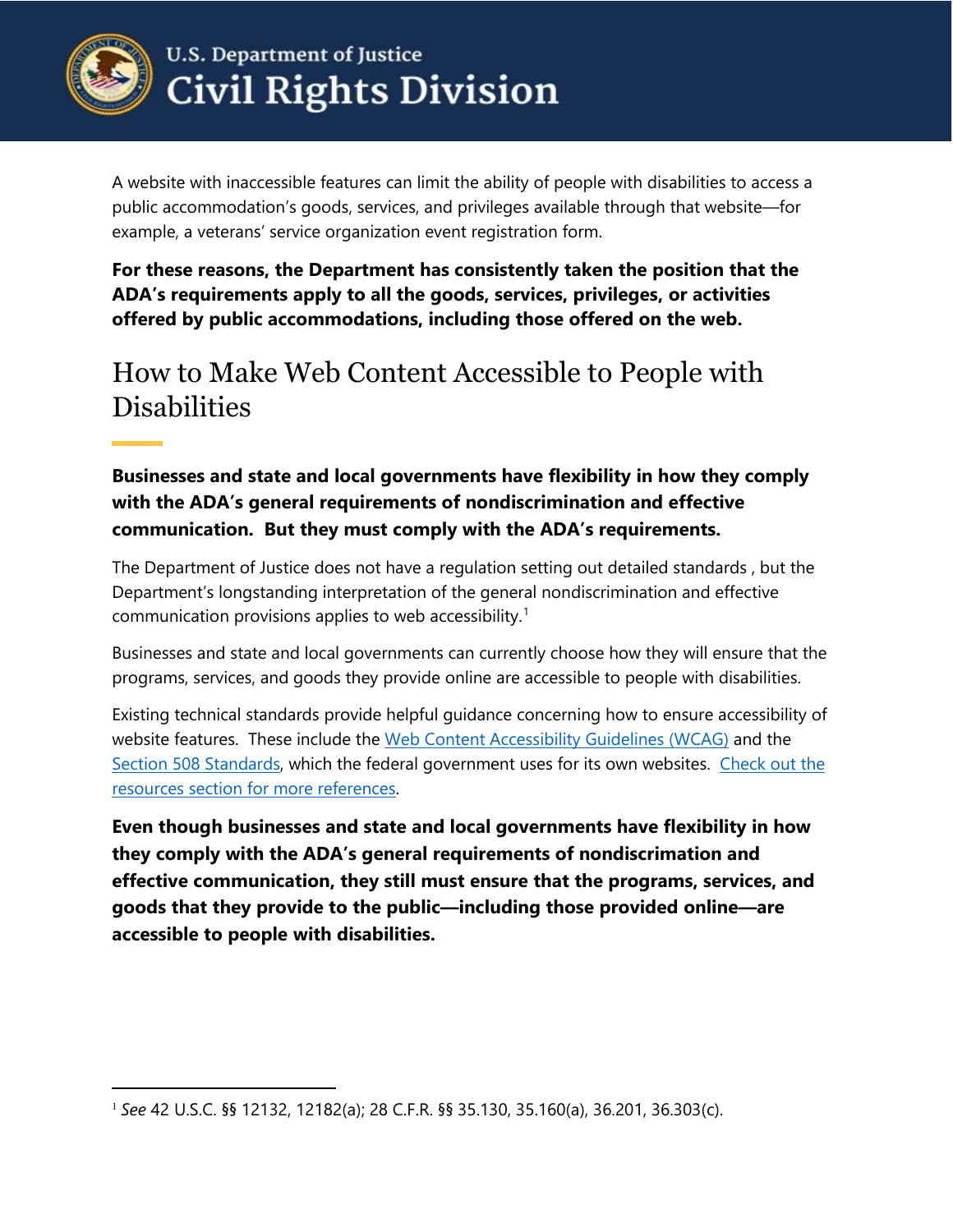

# **U.S. Department of Justice Civil Rights Division**

Businesses and state and local governments should consider a variety of website features when ensuring that their websites are accessible. The [resources section](#page-6-0) has links to organizations that explain how to make websites accessible. Examples of what businesses should do to make websites accessible include (but are not limited to) the following practices:

- **Color contrast in text.** Sufficient color contrast between the text and the background allows people with limited vision or color blindness to read text that uses color.
- **Text cues when using color in text.** When using text color to provide information (such as red text to indicate required form fields), including text cues is important for people who cannot perceive the color. For example, include the word "required" in addition to red text for required form fields.
- **Text alternatives ("alt text") in images.** Text alternatives convey the purpose of an image, including pictures, illustrations, charts, etc. Text alternatives are used by people who do not see the image, such as people who are blind and use screen readers to hear the alt text read out loud. To be useful, the text should be short and descriptive.
- **Video captions.** Videos can be made accessible by including synchronized captions that are accurate and identify any speakers in the video.
- **Online forms.** Labels, keyboard access, and clear instructions are important for forms to be accessible. Labels allow people who are blind and using screen readers to understand what to do with each form field, such as by explaining what information goes in each box of a job application form. It is also important to make sure that people who are using screen readers are automatically informed when they enter a form field incorrectly. This includes clearly identifying what the error is and how to resolve it (such as an automatic alert telling the user that a date was entered in the wrong format).
- **Text size and zoom capability.** People with vision disabilities may need to be able to use a browser's zoom capabilities to increase the size of the font so they can see things more clearly.
- **Headings.** When sections of a website are separated by visual headings, building those headings into the website's layout when designing the page allows people who are blind to use them to navigate and understand the layout of the page.
- **Keyboard and mouse navigation.** Keyboard access means users with disabilities can navigate web content using keystrokes, rather than a mouse.
- **Reporting accessibility issues.** Websites that provide a way for the public to report accessibility problems allow website owners to fix accessibility issues.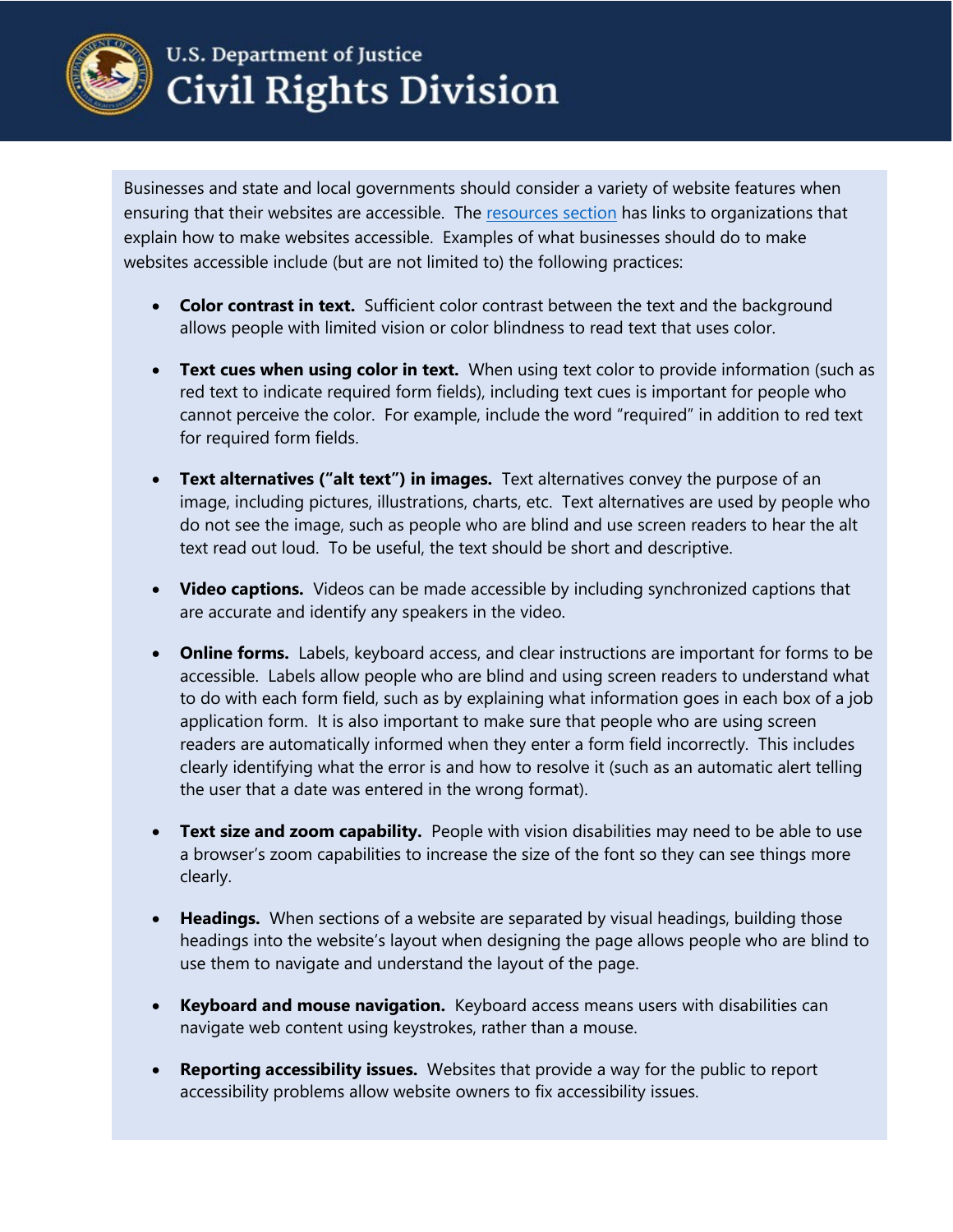

# **U.S. Department of Justice Civil Rights Division**

**This is not a complete list of things to consider.** There are many existing resources to help businesses and state and local governments with making websites accessible to people with disabilities, [some of which are included at the end of this document.](#page-6-0)

# Web Accessibility for People with Disabilities is a Priority for the Department of Justice

When Congress enacted the ADA in 1990, it intended for the ADA to keep pace with the rapidly changing technology of our times. Since 1996, the Department of Justice has consistently taken the position that the ADA applies to web content. As the sample cases below show, the Department is committed to using its enforcement authority to ensure website accessibility for people with disabilities and to ensure that the goods, services, programs, and activities that businesses and state and local governments make available to the public are accessible.

### **Title II Sample Cases**

- **[Project Civic Access](https://www.ada.gov/civicac.htm)**: As part of the Department's Project Civic Access enforcement work, the Department has reached numerous agreements with cities and counties across the country that include web accessibility requirements. For example, City and County of [Denver, Colorado,](https://www.ada.gov/denver_pca/denver_sa.html) [City of Jacksonville, Florida,](https://www.ada.gov/jacksonville_pca/jacksonville_pca_sa.htm) and [City of Durham, North Carolina.](https://www.ada.gov/DurhamNCpca.htm)
- **[Miami University in Ohio](https://www.ada.gov/miami_university_cd.html)**: The Department reached an agreement with Miami University in Ohio to resolve the United States' lawsuit alleging that the university discriminated against students with disabilities by providing inaccessible web content and learning management systems.
- **[Nueces County, Texas](https://www.ada.gov/nueces_co_tx_pca/nueces_co_tx_sa.html)**: The Department reached an agreement with Nueces County, Texas, to address claims that the County used an online conference registration form that was not accessible to people with disabilities who use software that reads text out loud.
- **[Louisiana Tech](https://www.ada.gov/louisiana-tech.htm)**: The Department reached an agreement with Louisiana Tech University to address claims that the university violated the ADA by using an online learning product that was inaccessible to a blind student.